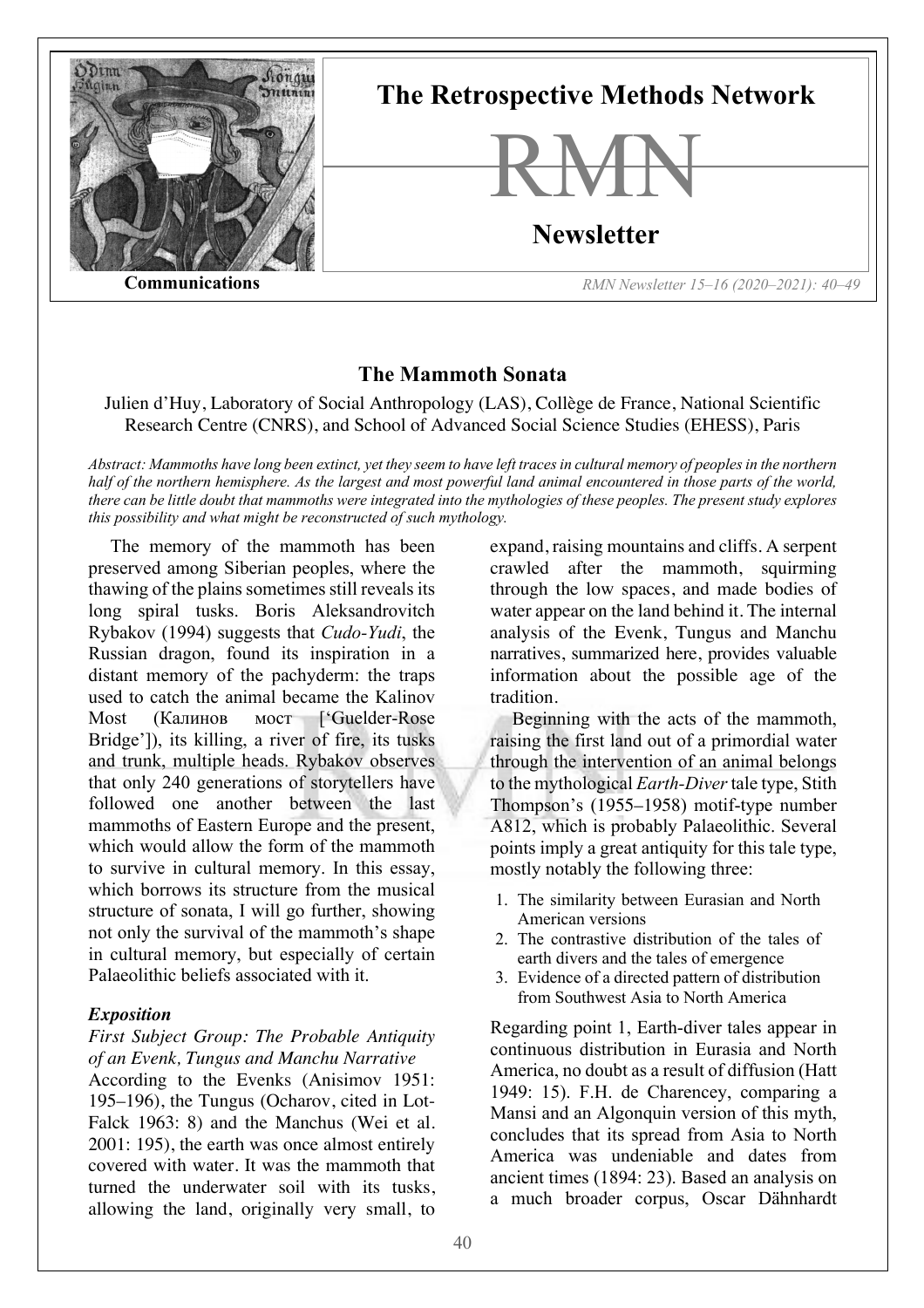(1907: 1–89) concludes concerning the origin of the North American versions that "ihre Herkunft keineswegs mit biblischen Flutsagen auch nur das geringste zu tun hat, sondern daß sie mit den nordasiatischeu Schöpfungssagen aufs engste verwandt sind" (1907: 75) ['has nothing to do with ephemeral biblical legends, but that they are closely linked to the North Asian myths of creation']. This view is shared by Anna-Birgitta Rooth (1957: 99), Vladimir V. Napolskikh (1991; 2012) and Michael Witzel (2012: 116–117), who all support a common origin for the Eurasian and North American versions.

Regarding point 2, Yuri Berezkin (2007a) and Jean-Loïc Le Quellec (2014; 2015) independently highlight a complementary global distribution of cosmogonic myths of emerging from underground (or other enclosure) and of raising the first land from the sea. Of these, the former exhibits a distribution across more or less the southern hemisphere, while the latter's distribution more or less covers the northern hemisphere. When human migration to the Americas has been from Chukotka to Alaska, distribution across the southern hemisphere from Africa across the Asian Pacific Coast to South America suggests that cosmogonic myths of emergence from underground were carried by the earliest human migrations from Africa. The earth-diver complex's complementary distribution across the northern hemisphere suggests a subsequent development that formed in Eurasia and was carried to North America in a later wave of migration sometime before the end of the Pleistocene.

Regarding point 3, a statistical approach illustrates that the earth-diver concept belongs to a set of motifs that spread from Southwest Asia, probably with the establishment of the first settlement in North Eurasia (see d'Huy 2017; see also d'Huy, in this journal, pp. 73– 74). In line with Napolskikh (1991; 2012), in the earliest form of the motif can be described: *A person or a creature dives to the bottom of the water or into the infra-world to bring back a solid substance that will become the Earth*. The type of animal doing the diving does not appear to have been important  $-$  it is found as a bird, mammal, turtle, etc. – and thus the diver could also be a mammoth.

All three elements would therefore corroborate a Palaeolithic origin of the myth, indicating that at *a minima* the earth-diver structure of the Evenk, Tungus and Manchu narrative existed in the Palaeolithic.

This brings us to the snake as a creator of rivers that follows the earth-diving mammoth. On the basis of three different databases, I have previously shown that the snake as an animal linked to water and as an originator of rivers is statistically reconstructed as having a Palaeolithic Eurasian background (d'Huy 2013a; 2016b; 2016c). The convergence of the reconstructions show that the conclusion could be very strong.

Finally, the Evenk and Tungus stories fit well with the beliefs of other North Eurasian peoples, who see the mammoth as a burrowing animal, connected to water and often able to create the world's land or shape the landscape. In Nenets and Mansi, the mammoth is referred to as the 'underground bull'. They fear this creature, which has created lakes and rivers where it has walked, and created caves and mountains where it has dug. The Nenets also think that mammoths form herds that belong to subterranean creatures, the *Syixyirtya*, that share characteristics with the communauty of the deceased (Lukin 2020: 112). The Yakuts conceive of the vanished pachyderm as a 'master of waters' (Ivanov 1949: 135–401). For some peoples, such as certain Uralic peoples, the mammoth is a powerful animal, travelling underground and creating tunnels in which groundwater flows (Ivanov 1949: 134).<sup>1</sup> The Evenks, located near Lake Baikal, conceive of the mammoth as a large horned fish living in the sea, or as a half-fish and halfterrestrial animal, with a moose's head and the tail and body of a fish (Ivanov 1949: 137). According to John Bernard Muller (1731– 1738: 373, 382), the 'Ostyaks' (which, at the time, simply meant 'people of Siberia', leaving the ethno-linguistic identity uncertain) believe that its movable tusks, placed just above the eye, allow the animal to find its way through clay and mud. Throughout Siberia, the mammoth appears as an enormous quadruped that lives between two realms, and as a beast that dies as soon as it breathes (Delisle de Sales, 1797: 42; see also Mervaud 1994: 112ff.; for a similar belief in China in the  $17<sup>th</sup>$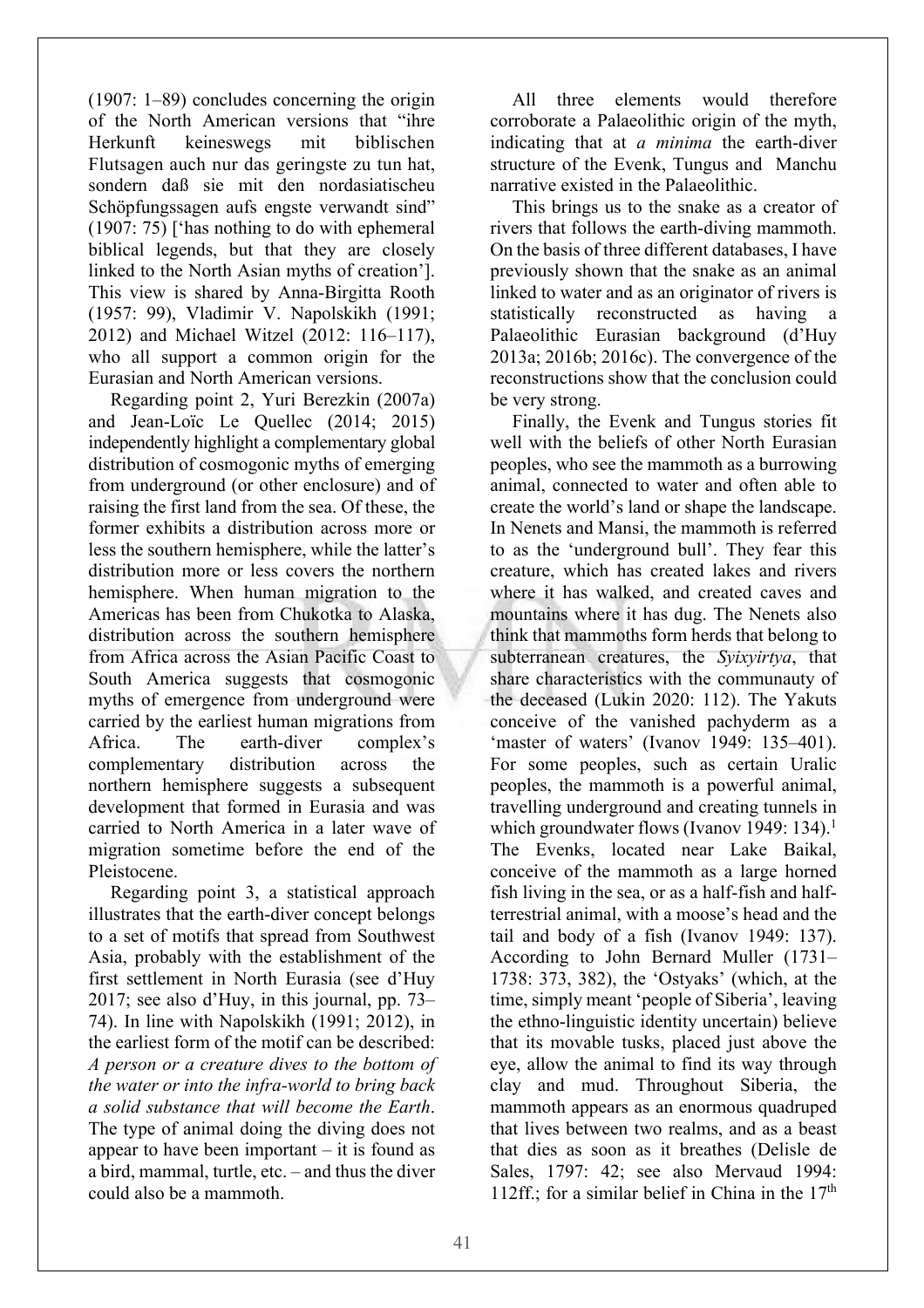century, see Pfitzenmayer 1939: 17–18). The mammoth is therefore generally considered to be a mediating animal, dwelling between the visible and the invisible, between the earth's surface and the subterranean, the terrestrial and the aquatic. This dual nature makes it seem only natural for this great creature to be attributed with the transition from a primordial ocean to the first continents. Even if the symbol of the mammoth as an underground animal could be explained by frozen corpses of the animal emerging from the ground, the coherence of the whole motif complex – the link with water, being half-terrestrial and halfaquatic, and as a shaper of the landscape – suggests either a rapid spread of the tradition or the existence of a very ancient substrate, common across Eurasia.

The structure of the Evenk, Tungus and Manchu stories and their integration of the two protagonists, both connected with what is likely a Palaeolithic pan-Eurasian substrate, make it possible that the plot type could have formed a very long time ago, potentially already in the Upper Palaeolithic.

## *Second Subject Group: The Mammoth, a Shamanic Helping Spirit…*

The present study requires supporting the age of a link between the mammoth and the snake. Evidence of this connection may be sought through a detour into local ritual, acknowledging that the boundary between ritual and myth often seems to be an artificial construction. Following A.F. Anisimov (1951), Éveline Lot-Falck (1963) observes that a Tungus shaman includes two mythic beings among his spirits: the snake Diabdar'a and a creature constituted of a male reindeer's body, a moose's antlers and a fish's tail. The latter, composite animal echoes the mammoth as the partner of the snake in the Tungus cosmogonic myth. S.V. Ivanov (1949: 152) observes that the largest and strongest animals known to the peoples of Siberia were seen as the owners of taiga, and thus the owners of animals. There can be little doubt that the mammoth held a prominent position in the mythologies of contemporary societies, while the replacement of the mammoth by the moose in Eurasia can be considered the result of the moose becoming the largest and strongest animal of taiga once the mammoth was gone (Ivanov 1949 :152).

A connection between the Tungus composite creature and the mammoth is supported by the position of the mammoth in the Siberian shamanic system. Precious helping spirits of the shaman are some of the most powerful representatives of terrestrial and aquatic fauna – moose, bears, pikes – that, following their deaths at an extreme old age, exchange their shape for that of a (Selkup) *kožar surp* ['wild beast mammoth'] or (Selkup) *kožar khvoli* ['fish mammoth'] or a (Khanty) *muv-khor* ['earth bull / earth reindeer'] (Lot-Falk 1963: 116). As an underground animal, the mammoth excellently fulfils the functions of a guide during the shamanic so-called *kamlenie* séance, through which the lower world is engaged.

The helping spirit of the Tungus shaman moreover exhibits a strong similarity to the gigantic *kalir* reindeer-fish, which lives on the steep cliffs of the Endekit River, the river of the dead. This master of animals leads the helping spirits and lives out its existence underground (Lot-Falk 1963: 114). This is makes it all the more likely as some Siberian peoples conceive the mammoth as a chimera, uniting the characteristics of terrestrial and aquatic animals. The shamanic ritual thus seems to reduplicate the cosmogonic myth.

#### *....Very Old and Dangerous (Codetta)*

It should then be noted that the common noun *kheli* and the proper noun *kalir* both stem from a common reconstructed root *\*kel-*/*\*khel-*. According to Glafira Makarevna Vasil'evitch (1949), this root produced innumerable derivatives, not only in the Ural-Altaic languages, but also in the Palaeo-Arctic and even among the Indo-European languages. The word, historically associated with the mammoth and to a lesser extent with reptiles, appears to have designated an evil creature that carried death or was linked to death, and was potentially located underwater or underground.

The wide dispersal of the root in Eurasia would seem to indicate a very remote origin, possibly Palaeolithic. This remote origin of this belief is interestingly corroborated by the preservation of similar beliefs in North America with content remarkably consistent with the meaning reconstructed by Vasil'evitch for the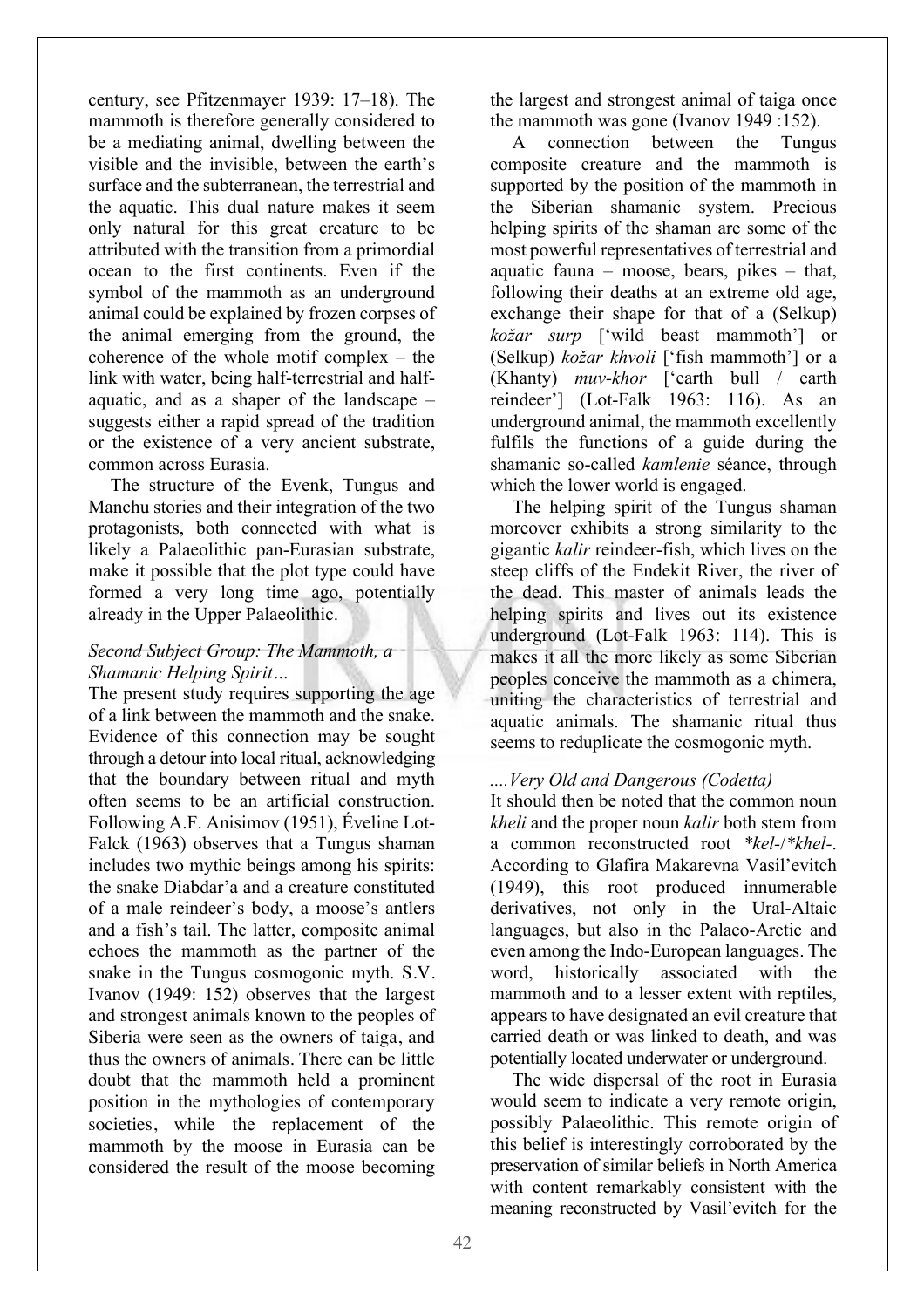*\*kel-/\*khel-* root. Similarities in the descriptions found in the respective narrative traditions are complex and largely arbitrary to the remains of mammoths that people might discover in the landscape. Therefore, these similarities cannot be considered independent products of relatively recent interpretations of bones. Identifying a corresponding mythological complex in both Eurasia and North America would thus support the theory of its great age as present in the era of the respective trans-continental migrations, most likely with continuities from encounters with living mammoths.

#### *Development: Amerindian Parallels to Support the Reconstruction of Eurasian Symbolism*

Drawing on multiple examples from across North America, William D. Strong (1934) and Mary Chandler Edmonston (1953) attempt to demonstrate that a distorted memory of the mammoth became linked to an evil entity, a destroyer of human beings, yet retaining thing entity's association with water. The connections between these creatures and mammoths have often been rightly criticized (see e.g. Lankford 1980), yet the closeness of Eurasian beliefs to some Amerindian traditions remains striking and difficult to dismiss.

Pierre François-Xavier de Charlevoix, referring to an Algonquin group, writes that:

Il court aussi parmi ces Barbares une assez plaisante tradition d'un grand Orignal, auprès duquel les autres paroissent des Fourmis. Il a, disent-ils, les jambes si hautes que huit pieds de neiges ne l'embarrassent point: sa peau est à l'épreuve de toutes sortes d'armes, & il a une manière de bras, qui lui sort de l'épaule, & dont il se sert, comme nous faisons des nôtres. Il ne manque jamais d'avoir à sa suite un grand nombre d'orignaux, qui forment sa Cour, & qui lui rendent tous les services, qu'il exige d'eux. (de Charlevoix 1744: 127.)

It also runs among these Barbarians a rather pleasant tradition of a great Moose, to which others seem like ants. Its legs are so long that eight feet of snow do not embarrass it: its skin is protected against all kinds of weapons, and it has a kind of arm, which comes out of its shoulder, and which it uses, as we do ours. It never fails to have in its wake a large number of moose, which form its Court, and which provide it with all the services it requires of them.

This animal can easily be considered to resemble a mammoth. The description could equally refer to the Eurasian *kalir*, a creature with a combative appearance and that prominently holds the position of the master of helping spirits. In Eurasia, the mammoth was also often associated with the moose (as well as with reindeer: Lukin 2020) and acquired features from this animal. Nevertheless, it remained a distinct entity that has reached a great age and dwells underwater or underground. The description of the Algonquin monster as "a great Moose" create a further connection to Siberian mythology, where the mammoth was replaced by (or reimagined through) the moose and the reindeer (Ivanov 1949: 152).

In North America, Strong presented a striking example of a man-killing monster told of among the Naskapi called Katcheetohliskw. Katcheetohliskw "was very large, had a big head, large ears and teeth, and a long nose with which he hit people. His tracks in the snow were described in [Naskapi] stories as large and round" (Strong 1934: 83–84). This again harks back to the meaning of the Eurasian root *\*kel-*/*\*khel-*, which associates the mammoth with danger and death. Strong's interpretation of Katcheetohliskw as referring to a mammoth has been criticized, comparing it to fabulous monsters in other North American cultures without the exaggerated ears or giant, weaponized nose (Speck 1937). The possibility that the description was influenced by photographs of elephants has also been considered, but deep roots in cultural memory of the mammoth cannot be ruled out (Chandler Edmonston 1953: 18). The confusion between a creature that kills humans and a being resembling an elephant finds "too many parallels in eastern Indian folklore generally to be of recent Caucasian introduction" (Strong 1934: 84–85).

The criticisms levelled against Strong are linked to the potential of cherry-picking examples, selectively choosing only those that support an argument based on descriptive details. To avoid such criticism, I will turn from descriptions of fantastic beasts to the structures embedded in a narrative tradition widespread in North America. Narrative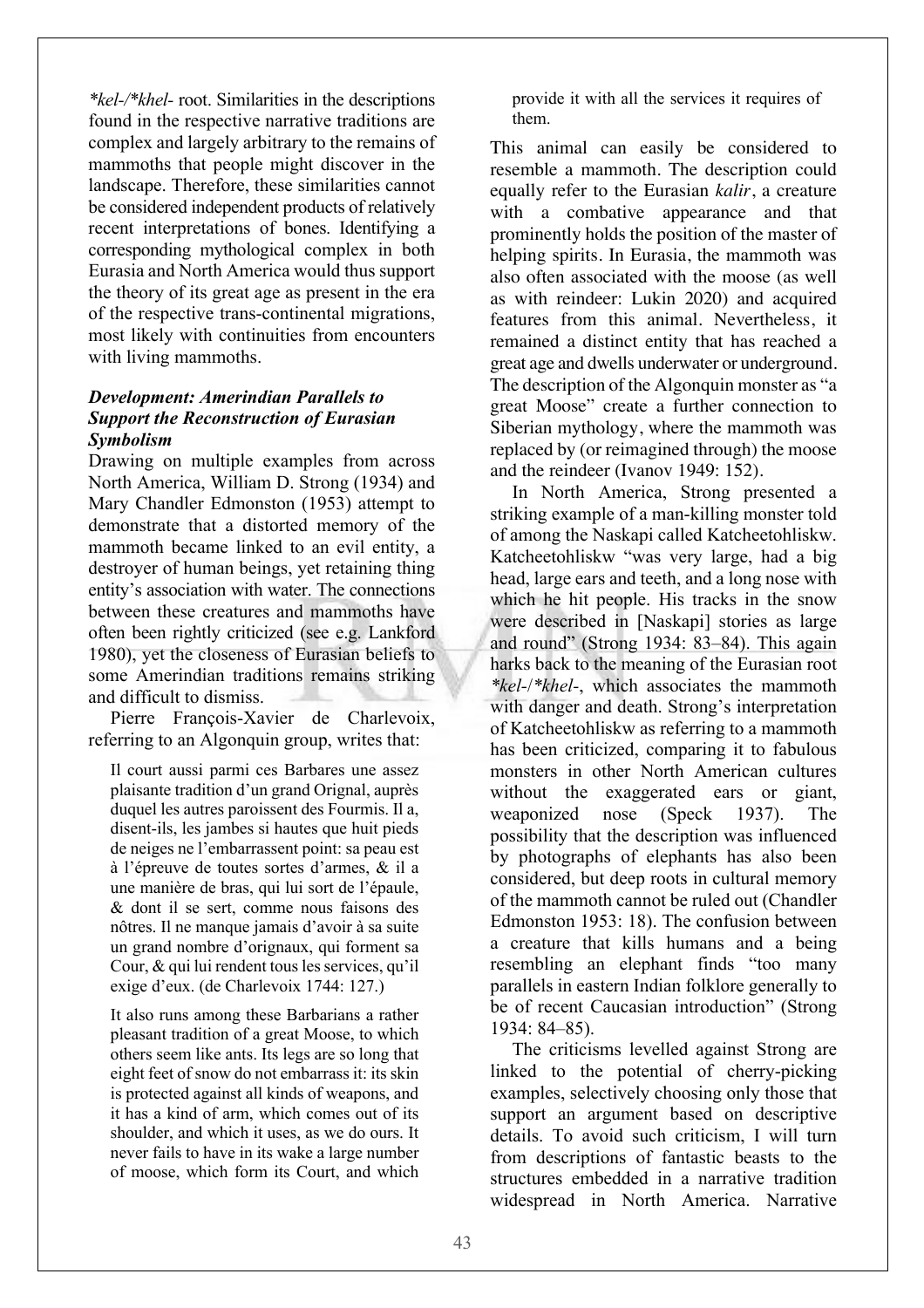patterns and the structural features organizing them can be remarkably enduring in transmission. The testimony of de Charlevoix, as well as many other accounts used as evidence in favour of cultural memory that has preserved the concept of the mammoth (Lankford 1980: 297–298), is related to the folktale about a battle against the Giant Elk / Ungulate, widely attested in North America. Stith Thompson (1929: 315n.144) identifies this type of narrative among the Salishan Kalispel, the Athabaskan Kaska, Dane-zaa, Navajo, Jicarilla and Chiricahua, the Uto-Aztecan Southern Paiute, the Yuman Mojave and one among the Kutenai (language isolate). This story tells how the hero, a young man who reaches adulthood in just a few days, faces a giant reindeer or horned animal that has been preying upon people. The hero turns into a lizard so he can get close to the beast. A burrowing animal – usually a gopher – then offers its help and digs a tunnel under the monster to circumvent the protection surrounding its heart. The hero then only has to pierce the creature's vital organ with an arrow. Before dying, however, the monster manages to destroy the tunnel, creating landscapes contemporary to that of the informant. (Thompson 1977: 338.) The similarities between these widespread Amerindian tales and the Evenk, Tungus and Manchu tales are manifold. The following parallels warrant consideration:

- 1. Action in these narratives only advances due to the correlation of a reptile and an animal with horns or tusks that move towards one another in North America and follow one another in Eurasia
- 2. In North America, the reptile is associated with a being that creates open spaces underground, which duplicates the pattern of the snake that creates impressions in the landscape in Eurasia
- 3. The monster, potentially associated in some cases with the mammoth, is the creator of features in the landscape; the North American narrative may be considered to invert the motif of the mammoth digging tunnels known from some Eurasian stories by destroying a tunnel and thereby shapting the landscape

The link thus established between Eurasia and North America can be strengthened. The

Manchus people inhabiting China are Tungusic peoples, like the Evenks. They tell that two brothers flooded the cave of a dragon who was attacking humans, threw stones at it and wounded it with a spear. While fleeing, the dragon dug a river with its claws and coloured the mountains in red. Only one brother survived. He dragged the dragon along the ground, creating elements features in the landscape (Bäcker 1988: 11–21). This tale echoes the Amerindian myth. Indeed, the enemy who persecutes humans is attacked through a hole in the ground, pierced with a weapon, his fight leads to the creation of rivers and his death to the creation of similar landscape features. Moreover, the enemy is a snake – i.e. a reptile. This feature is a reversal from the Amerindian myth, yet it allows us to recognize the Eurasian form of the myth. Reinforcing the idea that the Manchus' tale could be an intermediate form between the Eurasian and Amerindian versions, it should also be noted that, for the Manchus, snakes and mammoths worked together during the flood, some digging canyons, others creating riverbeds; it is thanks to their joint action that the water came back down (Wei et al. 2001: 195). Tales in which the mammoth and the snake are involved in the creation of the such landscape features are rooted in an old Eurasian cosmogony. It is therefore probable that they came first, and that the Amerindian version emerged through a transformation that would presumably have occurred in Asia before the migrations across the Bering Strait to North America. In addition, it should be noted that this chronology would corroborate the existence of a link between the snake and the creation of rivers, the presence of which during the Palaeolithic has been statistically demonstrated in other studies (d'Huy 2017; 2020). In this case, this simple motif appears integrated into a more complex narrative that can be traced back to the same period.

Parallels in the structural organisation of the Native Amerindian tale and its relation to the Eurasian myths are complementary to the previous examples of possible traces of the mammoth in Amerindian cultural memory, offering stronger support through their integration into a regular structure, where it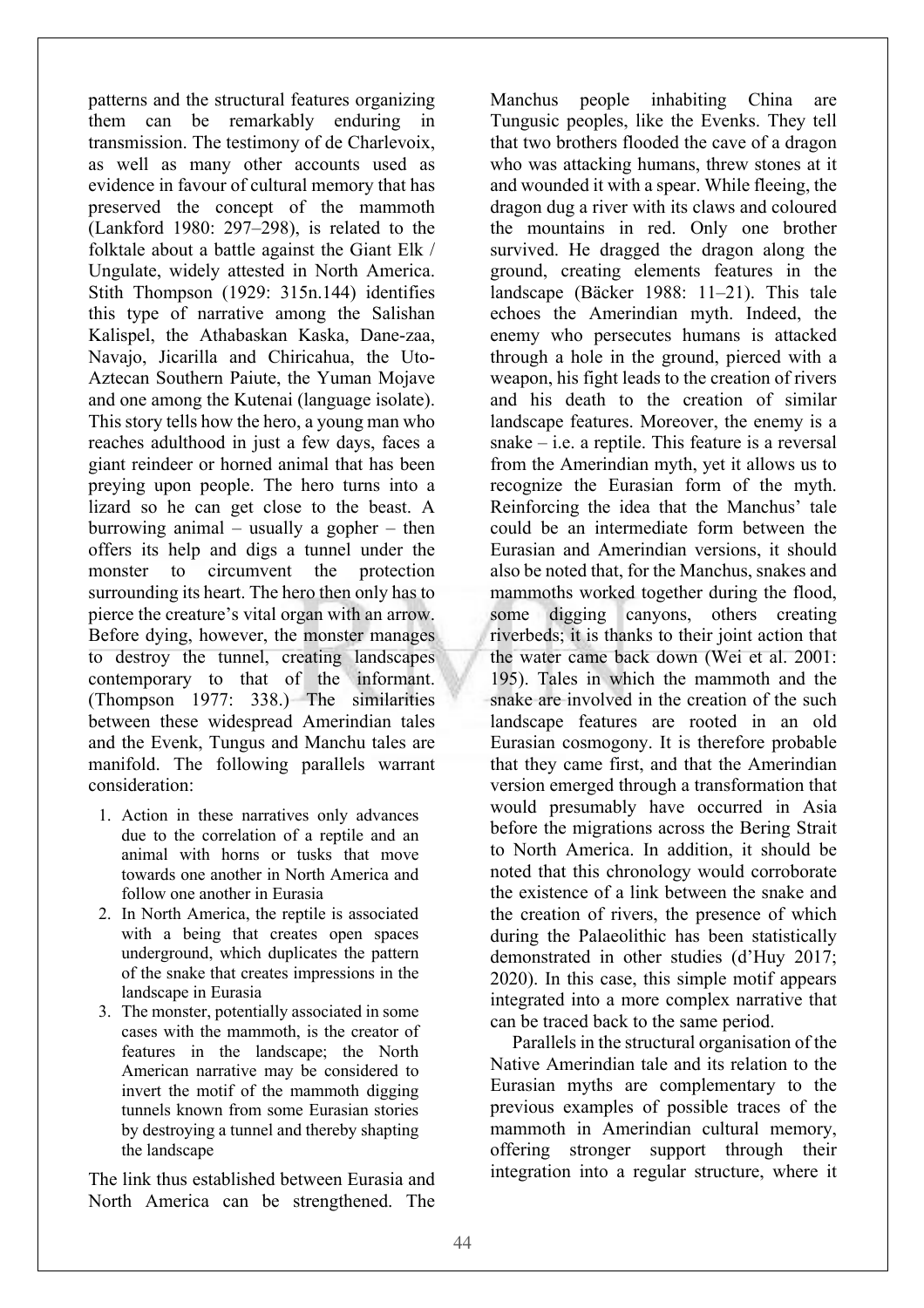was linked to the creation of landscape features..

These comparisons find a complex of similar beliefs in cultures on either side of the Bering Strait:

- The dangerousness of the 'mammoth'
- The 'mammoth's' identification as a powerful 'animal master'
- A connection with water
- A narrative connection of the 'mammoth' and a reptile
- The 'mammoth' as a creator of landscape features

These parallels are complemented by the linguistic reconstruction of the same beliefs for a family of words with the reconstructed root *\*kel-*/*\*khel-*, widely spread in Eurasia, which are either present in these narratives or the corresponding semantics can be observed there. The system of elements is so complex that its established presence in both Eurasia and North American traditions suggests a genetic relation. When this relation can be considered independent of the relatively recent colonization of the Americas by Europeans, it can be assumed to have been carried in migrations from Eurasian peoples to North America in the Upper Palaeolithic.

The mammoth has associations with danger and even death on both continents. Its identification in Eurasian traditions as an underground and burrowing animal has been considered the root of interpretations of the mammoth usually as an evil being in Siberia because its subterranean kingdom touches that of death (Lot-Falck 1963: 114). In North America, the mammoth seems to have evolved into a dangerous animal that kills human beings, which could be accounted for through the same connection or development from the same underlying ideas. This leads to the question of whether the mammoth can be shown to have associations with death already in the Palaeolithic in Eurasia.

#### *Recapitulation*

### *First Subject Group: Review of the Elements in Favour of the Great Antiquity of the Evenk and Tungus Narratives*

If we return to the Evenk, Tungus and Manchu creation myth, we must admit the following:

- 1. The structure of the tale as an earth-diver motif could be Palaeolithic
- 2. The protagonists' individual roles the mammoth as a shaper of the landscape and the snake as creator of rivers – could be Palaeolithic
- 3. The pairing of the mammoth and the reptile as cosmogonic agents
- 4. The presence of a *kalir*, associated with a snake in Tungus rituals, seems connected with its etymology, reflecting an ancient link between the ophidian and the pachyderm

Accepting that complex mythological traditions found in both Eurasia and North America are most likely genetically related, and that their historical spread is contingent on a common Palaeolithic origin (and thus carried in migrations), further points are admitted:

5. Part of the mammoth mythology has spread from Eurasia to North America

Of these points, I have previously shown the overwhelming probability of points 1, 2 and 3 using a statistical approach (d'Huy 2017), while point 4 relies on the etymological study of Vasil'evitch (1949).

*Second Subject Group: The Mammoth and Death: Some Archaeological Evidence*

In Eurasia, a recurrent theme is the connection of the mammoth and the subterranean world. This connection brings the mammoth into the proximity to the underworld, which makes the mammoth an ideal intermediary between life and death. This connection makes the beast a precious spirit helper to the Tungus shaman. As noted by Lot-Falck (1963: 116), however, the Tungus *kheli* is not a spirit of death, but he remains at the gates of the realm of the dead.

The connection between the mammoth and death inverts the motif of the mammoth giving life to the earth's surface and shaping the landscape, transforming these into the motif of the mammoth taking life underground and creating tunnels. The latter motif may be very old. If we accept that the structural principles governing the construction of myths already existed in Palaeolithic Eurasia, $<sup>2</sup>$  as shown by</sup> Claude Lévi-Strauss, whose *Mythologiques* (1964–1971) demonstrate that these principles already existed during the first settlement of the Americas, we can admit that the link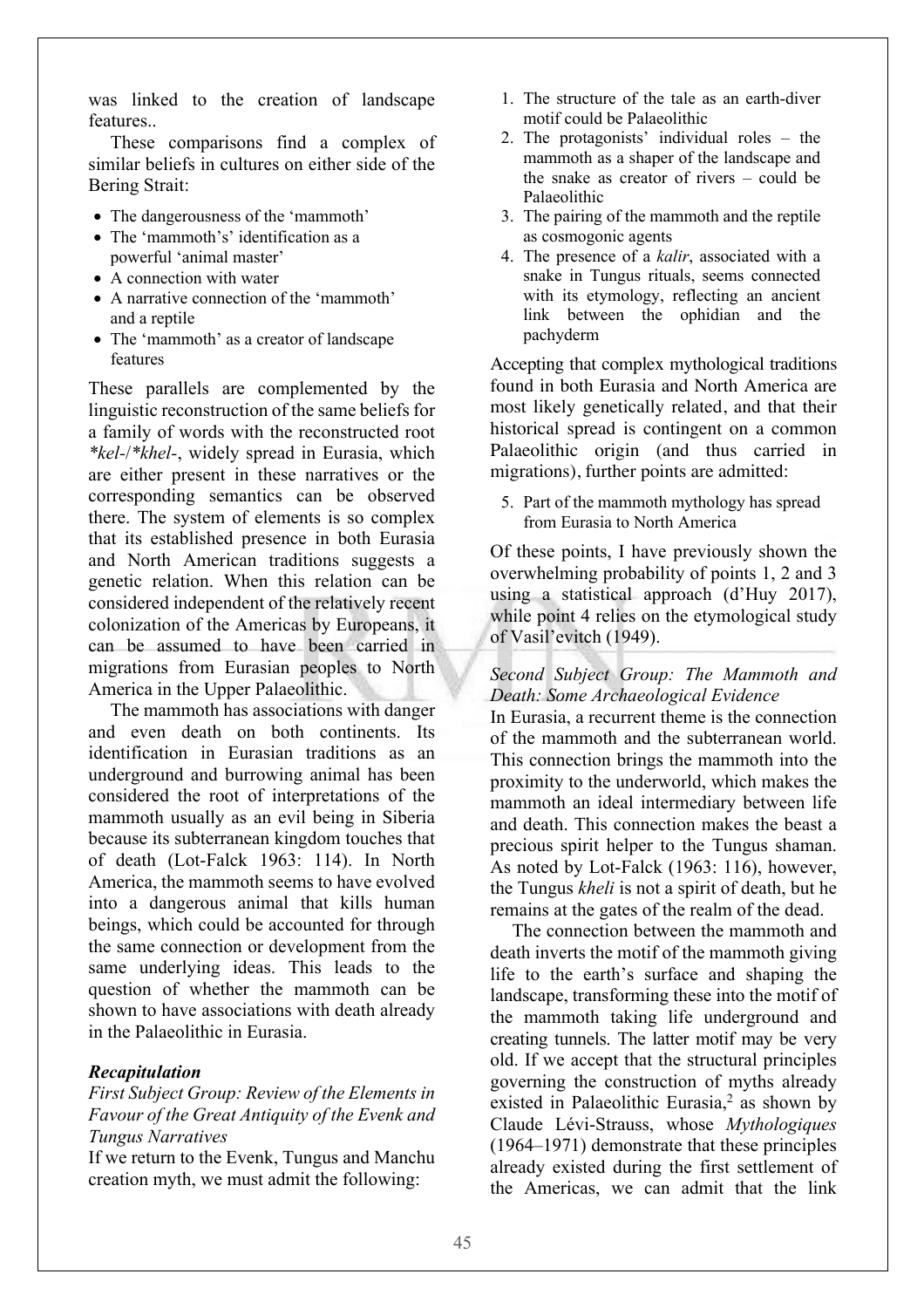between the mammoth's connection to death on the one hand and Evenk, Tungus and Manchu creation myths on the other hand can be considered to trace from that time. Connections of the mammoth with death and the underworld are found in the archaeological record. Mammoth bones, especially shoulder blades, have been found in many tombs of Palaeolithic Central and North Europe, sometimes constituting their walls (Roussel Versini 2004: 44). Mammoth bones were carefully placed on the bodies of the deceased in the graves of Brno II, Kostiendy and Predmosti, which is a potential sign of belief in the protective powers of a 'Great Mammoth' (Lister & Bahn 1995: 110). In Austria, a child's grave was covered with a mammoth scapula (Einwögerer et al. 2006). Even if the mythology behind these acts remains opaque, they indicate a clear connection between the mammoth and what happens to humans at death.

On the basis of the preceding discussion, an evolution of the symbolism of the mammoth can be proposed: the mammoth first became associated with the underground world, then (or at the same time) with death, before symbolizing the dangerousness of the beings with which it was associated.

The deep roots of 'the danger of the mammoth' discussed here further suggests that the mammoth may have played the role of a dangerous 'master' or 'mistress of animals' in the Palaeolithic. There are two notable arguments for this.

First, the distribution of the motif of the 'master of animals' (Eurasia, Africa, the Americas) and its connection to the world of hunting points to a potential Palaeolithic origin (Le Quellec & Sergent 2017: 749).

Second, the dissemination and analysis of so-called 'Polyphemus' stories, wherein animals are stolen from their dangerous owners, would seem to support the idea that the master of animals was dangerous (d'Huy 2013b; 2014; 2019; 2020). The great age of this myth is based on a large body of evidence. Berezkin (2007b) has shown that the spread of the motif of a man going to the home of a monstrous animal master or shepherd and, threatened with death, is only able to escape the master's wrath by covering himself with an

animal skin or hiding under an animal, is limited to Eurasia and North America. According to Berezkin, this complex tale can be explained by a Palaeolithic migration from Asia to the New World (see also Le Quellec 2019). Korotayev and Khaltourina's statistical approach (2011) connects this motif with a story of how game was once concentrated in one place, before being released by an individual and dispersed throughout the world. Their examples illustrate a clustering that connects northern Eurasia and northern North America. Finally, the phylogenetic approach, based on three different corpora, corroborates the existence of a Palaeolithic belief in a master of animals imprisoning wild animals only to be liberated by a hunter, a Eurasian belief that spread from Southwest Asia to North America via North Eurasia during the Palaeolithic (d'Huy 2013b; 2014; 2019).

A potential link between the myth of Polyphemus and the mammoth might perhaps be even closer. When we look at the massive skull of a mammoth, we can observe that at the level of the eye sockets there is a vast central hole, suggesting that the animal had only one eye. At a time when mammoths were already extinct, this observation could have inspired the idea of extinct, cyclopean giants the among Mediterranean peoples, as in their versions of the Polyphemus tale (Mayor 2000). A Paleolithic identification of the mammoth as a master of animals, if it were proven, could explain the appearance of the Cyclops, while reinforcing the hypothesis of a symbolic continuity between the Paleolithic and more contemporary periods. The physical aspect of the antagonist would have only needed to evolve by a simple shift from images of the animal's exteriority to its skeleton, while preserving its main defining features that link it to danger, death and dominion over animals.

Arial and statistical approaches therefore suggest the Palaeolithic existence of dangerous creatures, including the mammoth, who were also masters of animals, holding and releasing game. Accordingly, shamanism is conceived even now in Eurasia as a principle of exchange within an alliance between animal masters and human beings. This principle would explain the dangerousness of animal masters. A principle of one life for one life places the risk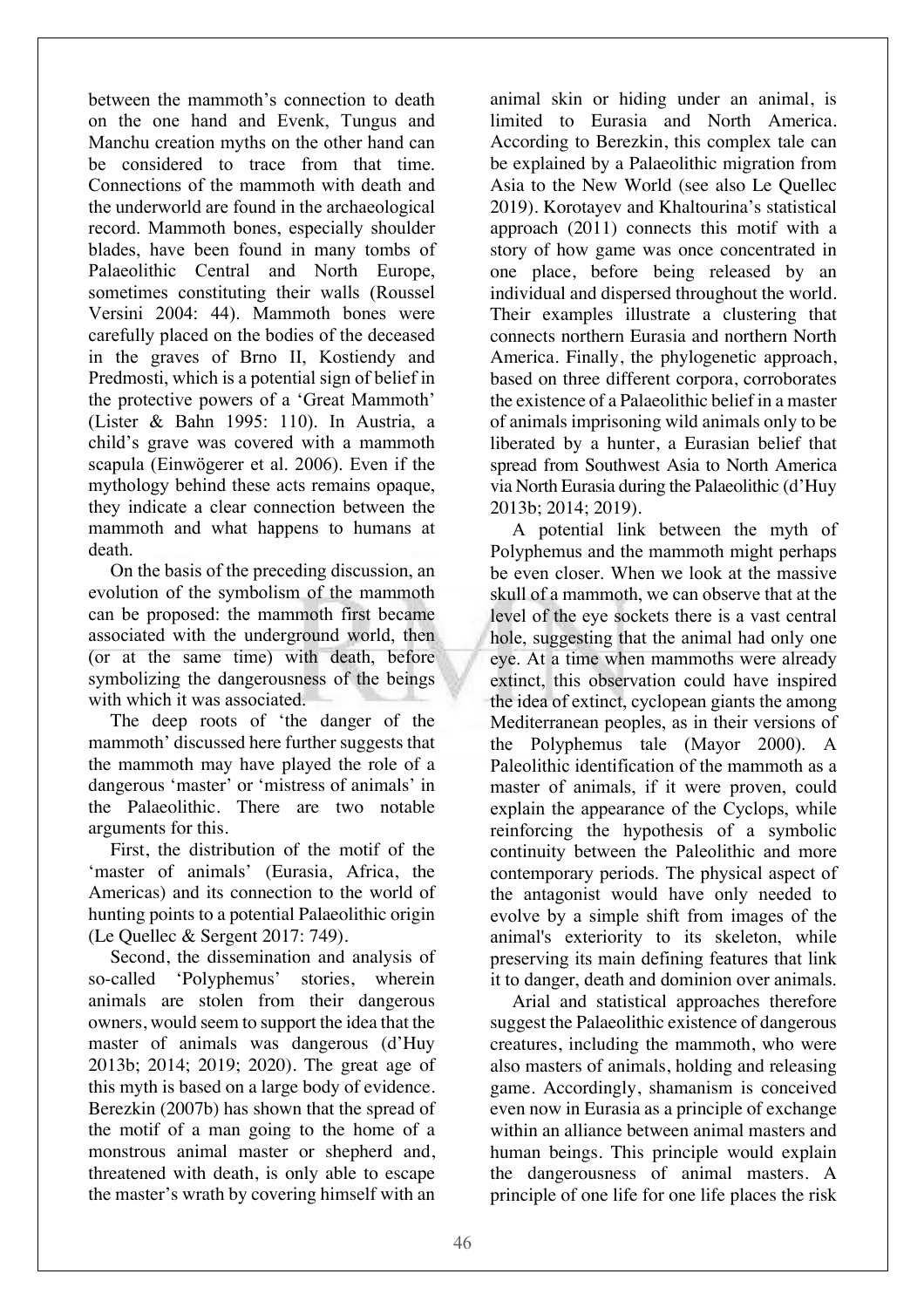of death over the one who obtains imprisoned animals, which would indeed be a counterpart to the game given by the animal master and killed by the hunter (Hamayon 1990). This hypothesis of dangerous masters of beasts could explain the dominance of dangerous animals in Aurignacian rock art (Clottes 1995).

We can note that images from the caves of Pech-Merle and Cussac, in France, suggest that the mammoth may have been considered as a female being. These images, dating back to the Gravettian of the Upper Palaeolithic, show mammoths covering women, suggesting an identity between the two elements (Bahn 2016: 287). Such an identity would echo the numerous figures from Central and Eastern Europe engraved in mammoth ivory, and moreover placed in long-term dwellings, themselves covered with mammoth tusks (Lorblanchet 2010: 166). The potentially feminine nature of the mammoth as a master of animals also points to beliefs that are still held in Siberia today. The alliance between human beings and societies of humans and of nature are commonly forged through a shaman, who marries a female spirit of the nourishing world (Sternberg 1925; Hamayon 1990; 2015: 86– 87, 102–104). Such a belief in a mistress of animals could have existed from the beginning of *Homo sapiens* conquest of northern Eurasia, including Europe. Indeed, it is possible to show using a statistical method that 'Earth' was considered to be a female being or of a feminine nature from the beginning of the settlement of northern Eurasia (d'Huy 2018; 2020). The mammoth is often associated with earth, both in Eurasia and in North America.

### *Coda: Proposal for the Interpretation of the Cave Decorated with Rouffignac*

Nearing the end of this essay, we are brought to a concluding question of whether any trace of the creation myth linking the mammoth and the serpent can be found in Palaeolithic rock art. In the Palaeolithic rock art record today, the Rouffignac cave features the highest concentration of mammoth depictions known, for which scholars have proposed various explanations. One of the most original – but also most categorical (Plassard 1999: 90) – is that of Louis-René Nougier (1984), who proposes that animals facing into the cave

symbolize death, while animals facing out of the cave symbolize life. To date, a problem at the heart these explanations is that Nougier presupposes the existence of an explanatory element (hunting magic, shamanism, etc.) in the Palaeolithic period without demonstrating its presence (Le Quellec 2017).

However, the present analysis may shed new light on the Rouffignac's rock art. Indeed, "le thème de l'association Mammouth–Serpent si particulier" ['the theme of the mammoth– snake association, so specific,'] (Barrière 1984: 164) demands comparative discussion. According to Jean Plassard:

parmi les innombrables tracés digitaux [...] certains ont fait l'objet d'un traitement spécial [et] furent tracés en deux lignes réalisées successivement. Il ne s'agit plus ici de simples 'méandres' mais bien d'une figure suggérant avec soin l'ondulation d'un serpent. Il arrive même qu'une des extrémités soit relativement globuleuse et fasse alors penser à une tête. (Plassard 1999: 62.)

among the innumerable digital outlines [...] some were subject to special treatment [and] were drawn in two lines made successively. These are no longer simple 'meandering things' but a figure that suggests the undulation of a snake well. It even happens that one of the depicted figure's extremities is relatively globular and looks like a head.

Plassard points out that, if the meandering lines are indeed similar to snakes, rather than the 'Cave of the Hundred Mammoths', Rouffignac would then be the 'cave of snakes' (Plassard 1999: 62). If Plassard's interpretation is correct, the co-presence of these two species in Rouffignac cave offers evidence that they were being linked already in the Palaeolithic. It could be explained by a creation myth related to that of the Evenks, Tungus and Manchus, the great historical depth of which seems very plausible, and an early form of this tradition could account for the co-presence of the two species.

In addition, while several techniques are used to represent other animals, snakes are systematically traced with a finger, and therefore recessed on the wall. The difference in technique mirrors the Siberian contrast between the mammoth as creator of promontories, and the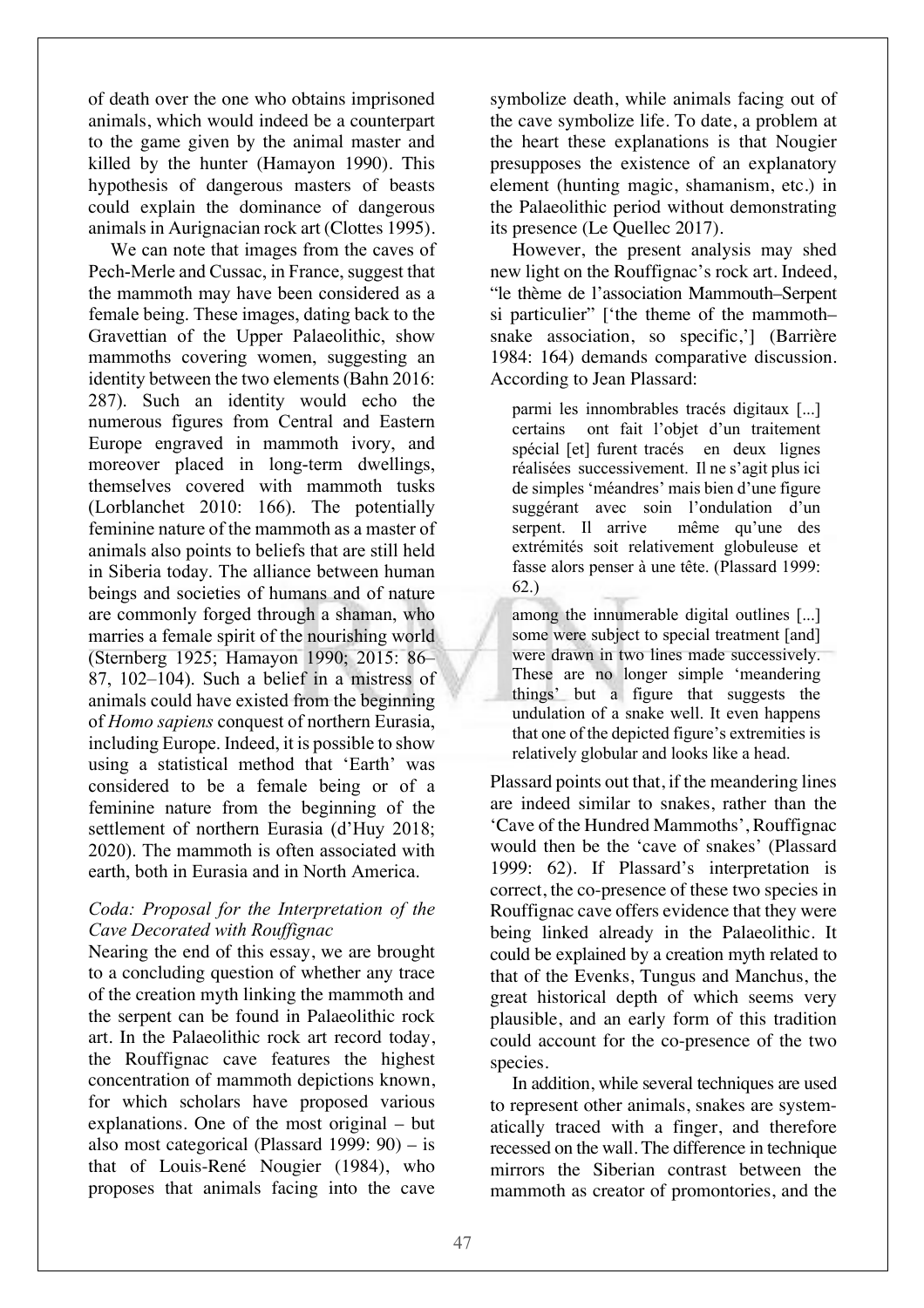snake as creator of valleys and places where water crosses the landscape. The Rouffignac cave paintings could therefore be, in large part, a hymn to the creation of the world.

In closing, let us mention the likelihood that, following the example of recent practices in Siberia, the pachyderm appears to have been part of symbolically mapping a series of binary oppositions (land/water, high/low). Indeed, if Rouffignac cave consists of three levels – the lowest occupied by a stream – representations seem essentially concentrated around wells, allowing a person to pass from one level to another (Plassard 1999).

*Julien d'Huy (dhuy.julien[at]yahoo.fr), Laboratoire d'anthropologie sociale (LAS), Collège de France, CNRS-EHESS, 52, rue du Cardinal Lemoine, 75005 Paris.*

*Acknowledgements: This essay is an expansion of a text published in 2016 (d'Huy 2016a).*

#### *Notes*

- 1. Ivanov does not specify the linguistic-cultural groups to which he refers here.
- 2. See Claude Lévi-Strauss's *Mythologiques* (1964– 1971), which show that these principles already existed during the first settlement of the Americas.

#### *Works Cited*

- Anisimov, Arkady F. 1951. "Шаманские духи по воззрениям эвенков и тотемические истоки идеологии шаманства". *Сборник Музея антропологии и этнографии* 13: 190–195.
- Bahn, Paul G. 2016. *L'Art de l'époque glaciaire*. Arles: Errance.
- Bäcker, Jörg. 1988. *Märchen aus der Mandschurei*. München: Diederichs.
- Barrière, Claude. 1984. "Le plafond rouge de Rouffignac: Études des techniques". In *Éléments de pré et protohistoire européenne: Hommages à Jacques-Pierre Millotte.* Paris: Les Belles Lettres. Pp. 161–168.
- Berezkin, Yuri E. 2007a. "'Earth-Diver' and 'Emergence from under the Earth': Cosmogonic Tales as Evidence in Favor of the Heterogenic Origins of the American Indians". *Archaeology, Ethnology and Anthropology of Eurasia* 32(1): 110– 123.
- Berezkin, Yuri E. 2007b. "Dwarfs and Cranes: Baltic-Finnish Mythologies in Eurasian and American Perspective (70 years after Yrjö Toivonen)". *Folklore: Electronic Journal of Folklore* 36: 67–88.
- Berezkin, Yuri E. 2013. *Африка, миграции, мифология: Ареалы распространения фольклорных мотивов в исторической перспективе*. Kunstkamera Petropolitana. СПб.: Наука.
- Berezkin, Yuri E. 2015. "Folklore and Mythology Catalogue: Its Lay-Out and Potential for Research". *RMN Newsletter* 10: 58–70.
- Chandler Edmonston, Mary. 1953. "The Mammoth and the Mastodon in the Folklore of the Indians of North America". *Journal of the Illinois State Archaeological Society*, New Series 3(1): 15–31.
- de Charencey, Charles Félix Hyacinthe. 1894. *Le Folklore dans les deux mondes*. Paris: Librairie C. Klincksieck.
- de Charlevoix, Pierre-François-Xavier. 1744. *Journal d*'*un voyage fait par ordre du roi dans l*'*Amérique Septentrionale*, III. Paris: Nyon.
- Christ, Carol P. 1987. "Lady of the Animals". In *Encyclopedia of Religion*. Ed. Mirecea Eliade. New York: Macmillan. Pp. 419–423.
- Clottes, Jean. 1995. "Changement thématique dans l'art du Paléolithique Supérieur". *Bulletin de la Société de l'Ariège-Pyrénées* 50: 13–34.
- Dähnhardt, Oscar. 1907. *Natursagen: Eine Sammlung naturdeutender Sagen, Marchen, Fabeln und Legenden: Sagen zum alten Testament*, I. Leipzig / Berlin: B.G. Teubner.
- Delisle de Sales, Jean-Baptiste-Claude. 1797. *Histoire philosophique du monde primitive*, V. Paris.
- Einwögerer, Thomas, Herwig Friesinger, Marc Händel, Christine Neugebauer-Maresch, Ulrich Simon & Maria Teschler-Nicola. 2006. "Upper Palaeolithic Infant Burials". *Nature* 444(16): 285.
- Fort, Joaquim, & Joaquim Pérez-Losada. 2016. "Can a Linguistic Serial Founder Effect Originating in Africa Explain the Worldwide Phonemic Cline?". *Journal of The Royal Society Interface* 13(117): 20160185.
- Hamayon, Roberte. 1990. *La Chasse à l'âme: Esquisse d'une théorie du chamanisme sibérien*. Paris: Société d'Ethnologie.
- Hatt, Gudmund. 1949. *Asiatic Influences in American Folklore*. Det Kongelige Danske Videnskabernes Selskabs skrifter, Historisk Filologische Meddelelser. København: Ejnar Munksgaard.
- d'Huy, Julien. 2012. "Le conte-type de Polyphème". *Mythologie Française* 248 : 47–59.
- d'Huy, Julien. 2013a. "Le motif du dragon serait paléolithique: Mythologie et archéologie. *Préhistoire du Sud-Ouest* 21(2): 195–215.
- d'Huy, Julien. 2013b. "Polyphemus (Aa. Th. 1137): A Phylogenetic Reconstruction of a Prehistoric Tale". *Nouvelle Mythologie Comparée – New Comparative Mythology* 1: 3–18.
- d'Huy, Julien. 2014. "Polyphemus: A Palaeolithic Tale?" *RMN Newsletter* 9: 43–64.
- d'Huy, Julien. 2016a. "La Sonate du Mammouth". *Préhistoire du Sud-Ouest* 24(2): 191–195.
- d'Huy, Julien. 2016b. "Les serpents acéphales de Montespan et du Tuc d'Audoubert". *International Newsletter on Rock Art* 74: 20–25.
- d'Huy, Julien. 2016c. "Première reconstruction statistique d'un rituel paléolithique: Autour du motif du dragon". *Nouvelle Mythologie Comparée – New Comparative Mythology* 3: 15–47.
- d'Huy, Julien. 2017. "Un récit de plongeon cosmogonique au Paléolithique supérieur?". *Préhistoire du Sud-Ouest* 25(1): 109–117.
- d'Huy, Julien. 2018. "Coda: La symphonie du premier plongeon". *Préhistoire du Sud-Ouest* 26(2): 179–190.